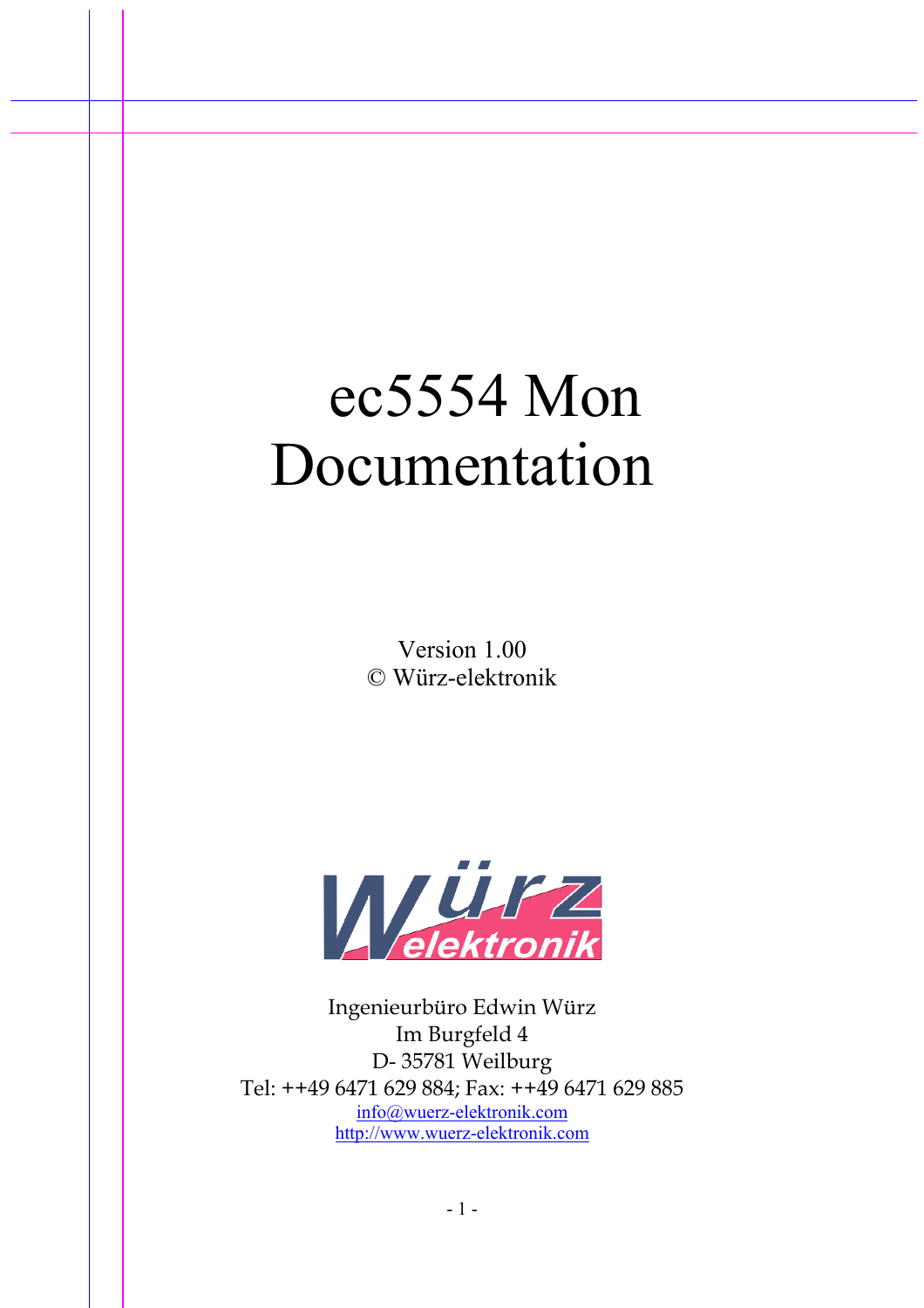# **Content**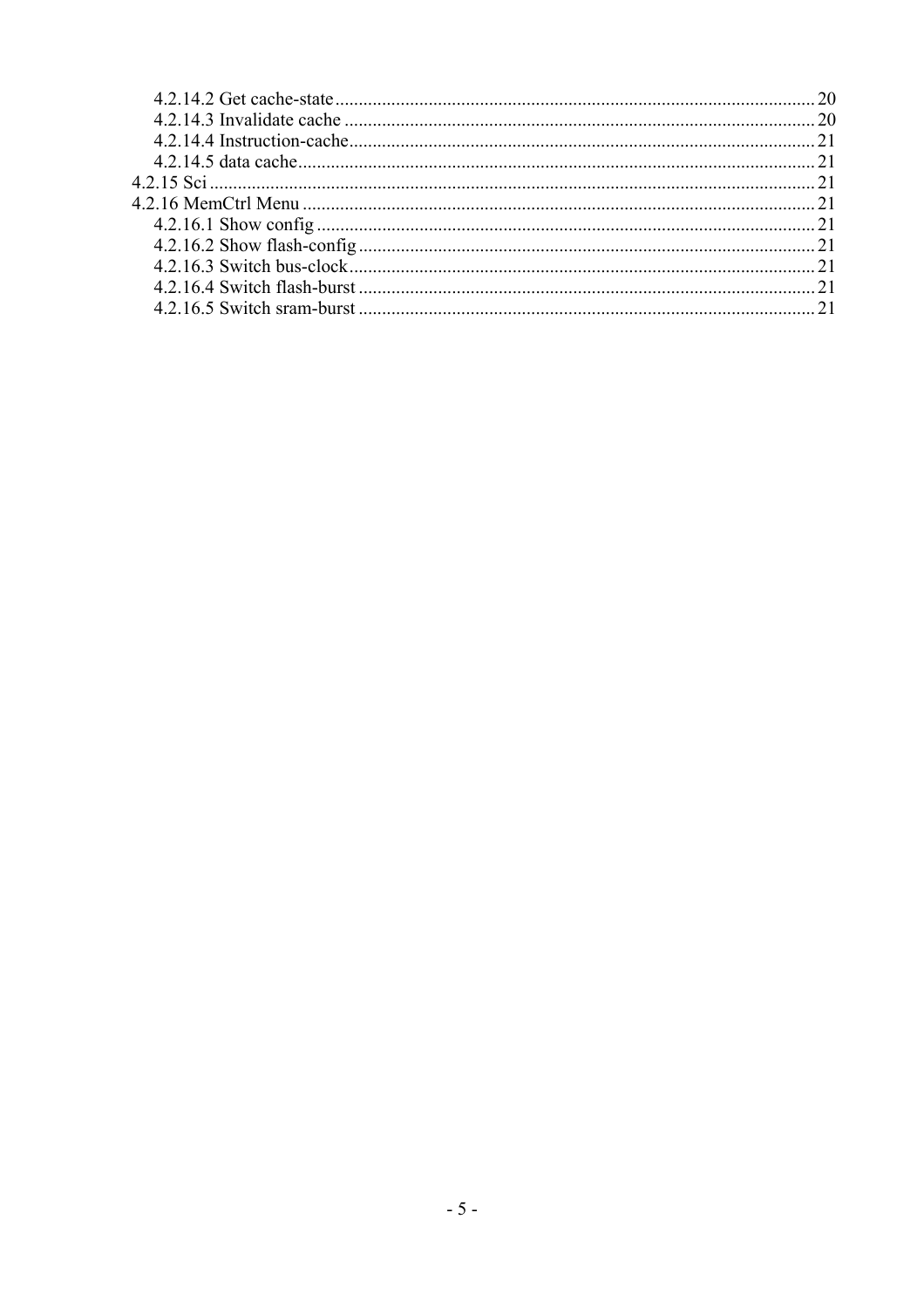# **1 . Overview**

The EC555xMon is a small monitor which is used to show the basic operations for the MPC555x processor and the peripherals of the EC555x board. The monitor will first initialize the processor module then the memory interface and will support some functions for testing and configuration.

# *1.1 History*

**Vers. Date Change** 1.00 2006-05-08 First final release

# **2 . System Configuration**

The EC555xMon will initialize the MPC555x-board, this will include the MPC555x processor, the external devices and clock setting.

# *2.1 Clock configuration*

The EC555x board uses a 8 MHz crystal as clock source, the monitor will configure the internal system pll (spll) to multiply this frequency to the final frequency (MPC555x:  $8MHz / 2 * 33 = 132$ MHz), the extern bus will operate with the half system-frequency (66 MHz).

The powerpc timebase/decrementer will work with the system-clock 132MHz, this will result in a resulution of  $\sim$ 7.6 ns.

# *2.2 External bus configuration*

The monitor will configure the external bus to operate in 32-Bit mode, and will activate the following bus-pins:

- 1. All datalines (d0..31)
- 2. All addresslines (a8..a31)
- 3. Control-lines: RD/WR, BDIP, WE0/1/2/3, OE, TS, TA, TEA

# *2.3 Memory configuration*

With the MPC555x it is possible to connect peripherals in three different types. First the internal peripheral (which is mapped by an internal memory-map-register) supported by Freescale. Then there is a memory controller which supports up to four chip-select lines. These are used for external devices like the SRAM (chip-select 1) and the FLASH (chip-select 0) on the EC555x board. Finally it is possible to connect additional peripherals over the MPC555x bus-interface. The chip-select 2 is currently not used by the monitor, the chip-select 3 is used by the monitor to check for an available external ethernet controller.

The location of the different peripherals are assigned by the monitor to fixed physical-addresses. The powerpc core will move this addresses to different logical addresses with the memorymanagement-unit (MMU).

# **2.3.1 Internal memory configuration**

The internal peripherals of the MPC555x have four different regions (fixed assigned by Freescale):

1. The internal flash  $(Address: 0x00000000 - 0x001FFFFF)$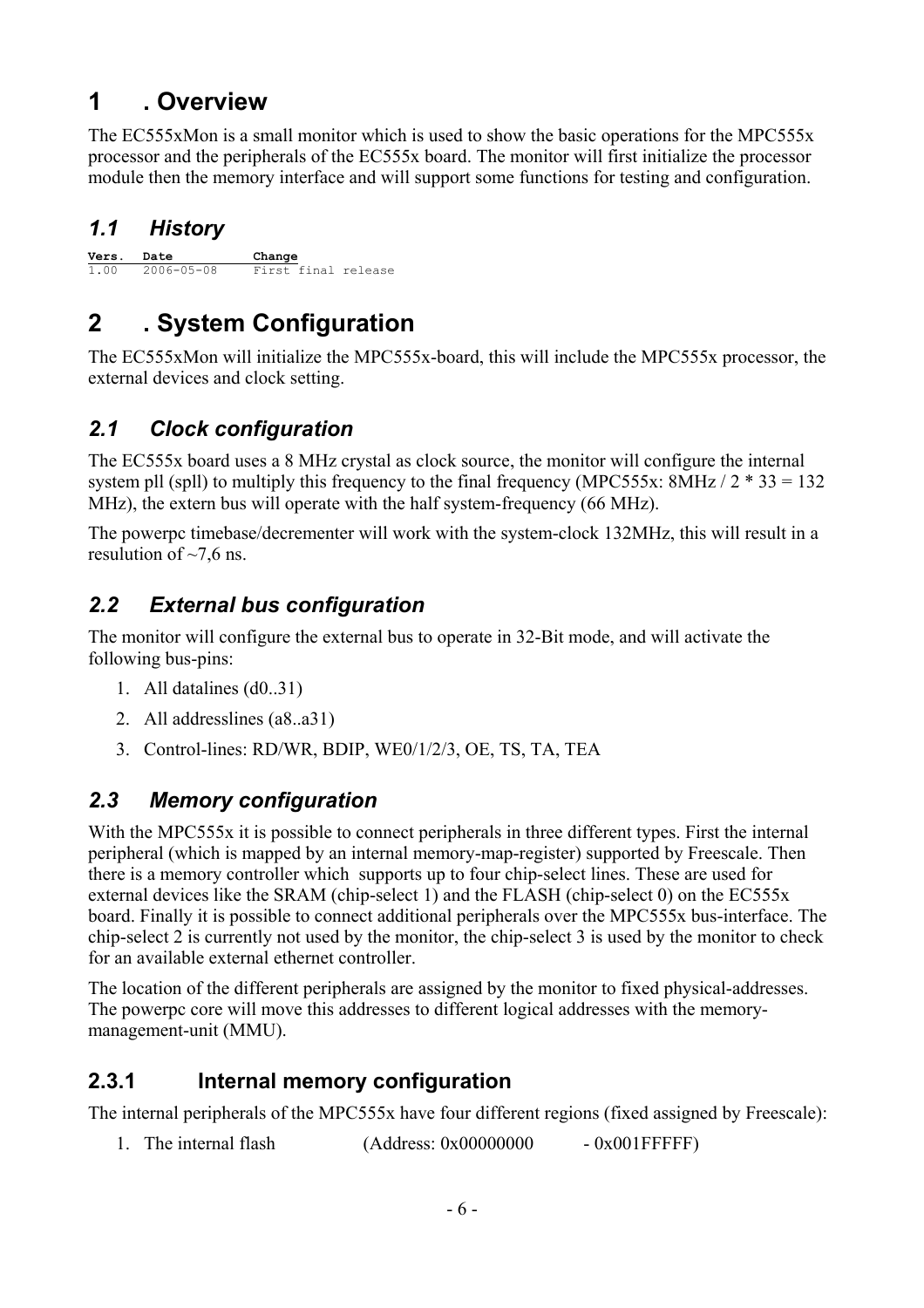| 2. Internal SRAM       | (Address: $0x40000000$ | $-0x4000$ FFFF $)$   |
|------------------------|------------------------|----------------------|
| 3. Peripheral Bridge A | (Address: 0xC3F80000   | $-0xC3$ FFFFFFF      |
| 4. Peripheral Bridge B | (Address: 0xFFF00000   | $-0x$ FFFFFFFFFF $)$ |

The address locations could be reassigned to different logical areas using the MMU please see chapter 2.2.4 Address-location overview, where you can find the locations where the monitor mapps the resources.

## **2.3.2 Memory controller**

The monitor use only chip-select 0 (external flash) and cs1 (external sram) of the MPC555x memory controller. Chip-select 2 and 3 are available for additional applications (on some evaluation boards an external ethernet controller is connected to CS3).

#### *2.3.2.1 CS0 external flash*

| Title\Board            | EC5554                               |
|------------------------|--------------------------------------|
| Wait-states / Timing   | $4$ (no burst)                       |
| <b>Burst</b>           | $6 - 1 - 1 - 1 - 1 - 1 - 1$          |
| Accesstime             | 6 clocks = 91 ns                     |
| Burst access (8 beats) | $13 \text{ clocks} = 197 \text{ ns}$ |
| <b>Buswidth</b>        |                                      |

#### *2.3.2.2 CS1 external sram*

| Title\Board            | EC5554                             |
|------------------------|------------------------------------|
| Wait-states / Timing   |                                    |
| <b>Burst</b>           | $2 - 1 - 1 - 1$                    |
| Accesstime             | 2 clocks = $30$ ns                 |
| Burst access (4 beats) | $5 \text{ clocks} = 76 \text{ ns}$ |
| <b>Buswidth</b>        |                                    |

## **2.3.3 Address-location overview**

The physical addresses of the internal peripherie is fixed assigned by freescale, but the core supports a remapping using the memory-management-unit (MMU).

#### *2.3.3.1 EC555x Physical address-locations*

|                       | Size upto      |            | <b>Physical configuration</b> |  |
|-----------------------|----------------|------------|-------------------------------|--|
| Internal flash        | 2 MB           | 0x00000000 | $0x001$ FFFFF                 |  |
| CS0: external flash   | 16 MB          | 0x20000000 | $0x20$ FFFFFFF                |  |
| $CS1$ : external sram | 16 MB          | 0x24000000 | $0x24$ FFFFFFF                |  |
| $CS2$ : not - used    | 16 MB          | 0x28000000 | $0x28$ FFFFFFF                |  |
| $CS3$ : not - used    | 16 MB          | 0x2C000000 | 0x2CFFFFFF                    |  |
| <b>Internal SRAM</b>  | 64 kB          | 0x40000000 | $0x4000$ FFFF                 |  |
| Peripheral Bridge A   | $1 \text{ MB}$ | 0xC3F00000 | 0xC3FFFFFFF                   |  |
| Peripheral Bridge B   | 1 MB           | 0xFFF00000 | $0x$ FFFFFFFFF                |  |

The locations of the internal peripherals is fixed. The address of the chip-select could be assigned in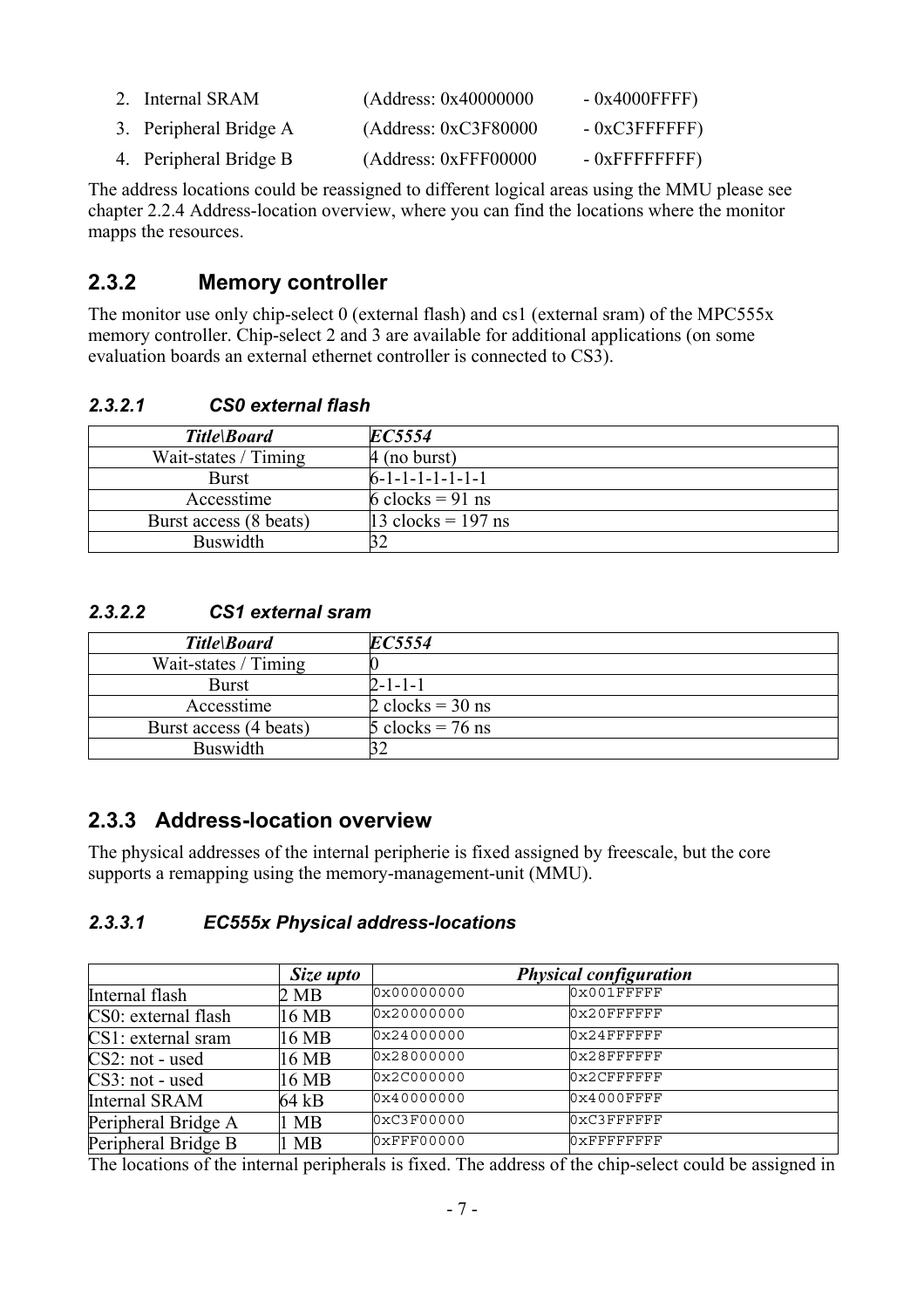the range 0x20000000 to 0x3fff8000.

| <b>Device</b>                                     | <b>Size</b>    | Location      |            |  |
|---------------------------------------------------|----------------|---------------|------------|--|
|                                                   |                | None-cachable | Cachable   |  |
| Boot-device (int. flash, ext. flash, ext sram) *) | 16 MB          |               | 0x00000000 |  |
| CS0: External flash                               | 16 MB          | 0x20000000    | 0x30000000 |  |
| CS1: External sram                                | 16 MB          | 0x24000000    | 0x34000000 |  |
| $CS2:$ unused                                     | 16 MB          | 0x28000000    | 0x38000000 |  |
| CS3: unused (Evalboard ethernet-ctrl)             | 16 MB          | 0x2c000000    | 0x3c000000 |  |
| Internal sram                                     | 64 kB          | 0x40000000    | 0x50000000 |  |
| Internal flash                                    | 16 MB          | 0x60000000    | 0x70000000 |  |
| Internal peripheral bridge A                      | $1 \text{ MB}$ | 0xC3F00000    |            |  |
| Internal peripheral bridge B                      | 1 MB           | 0xFFF00000    |            |  |

#### *2.3.3.2 EC555x Logical address-locations*

\*) Dependent on the boot-configuration, the corresponding device (ext/int flash, sram) will be additional mapped by the MMU to the boot-location (0).

## **2.3.4 System protection configuration**

The MPC555x has some protection-features implemented, like a watchdog and the bus monitor timeout counter. The watchdog is disabled by the boot-configuration word.

The bus monitor is not changed, and will stay at the reset-default (enabled with 2042 external busclocks  $\sim$ 30 usec / 66MHz).

# **3 . Boot up sequence**

The EC555xMon will first initialize the MPC555x processor (clock, interrupts, ...) and the external peripherals, like flash and sram. Each step will be printed out on the first serial line (eSCI\_A), on the second SCI (eSCI\_B) there will be a message that it is the wrong line).

Configuration for the serial line:

- Baudrate: 9600
- Parity: none
- Data-bits: 8
- Stop-bits: 1

The startup message looks like this:

```
 1: Welcome to the EC5554-Board
 2: ===========================
 3: (c) by Wuerz Elektronik
  4: e-mail: info@wuerz-elektronik.com
  5: http://www.wuerz-elektronik.com
  6: EC5554Mon Version 0.08
  7: Compile-date: May 1 2006, time: 01:24:48
 8: Sys-clock = 132 MHz
 9: Bus-clock = 66 MHz
10: Detected external ramsize: 0x00400000 bytes (4194304)
11: External flash0: Spansion S29CD-016G (1) (2 MBytes)
12: External flash1: Spansion S29CD-016G (1) (2 MBytes)
13: Booting from external flash
14: Enable caches and bursts
Line 1-7: Startup-message (version, date of monitor)
```
- Line 8-9: Used clocks
- Line 10-12: Detected external memories
- Line 13-..: Booting messages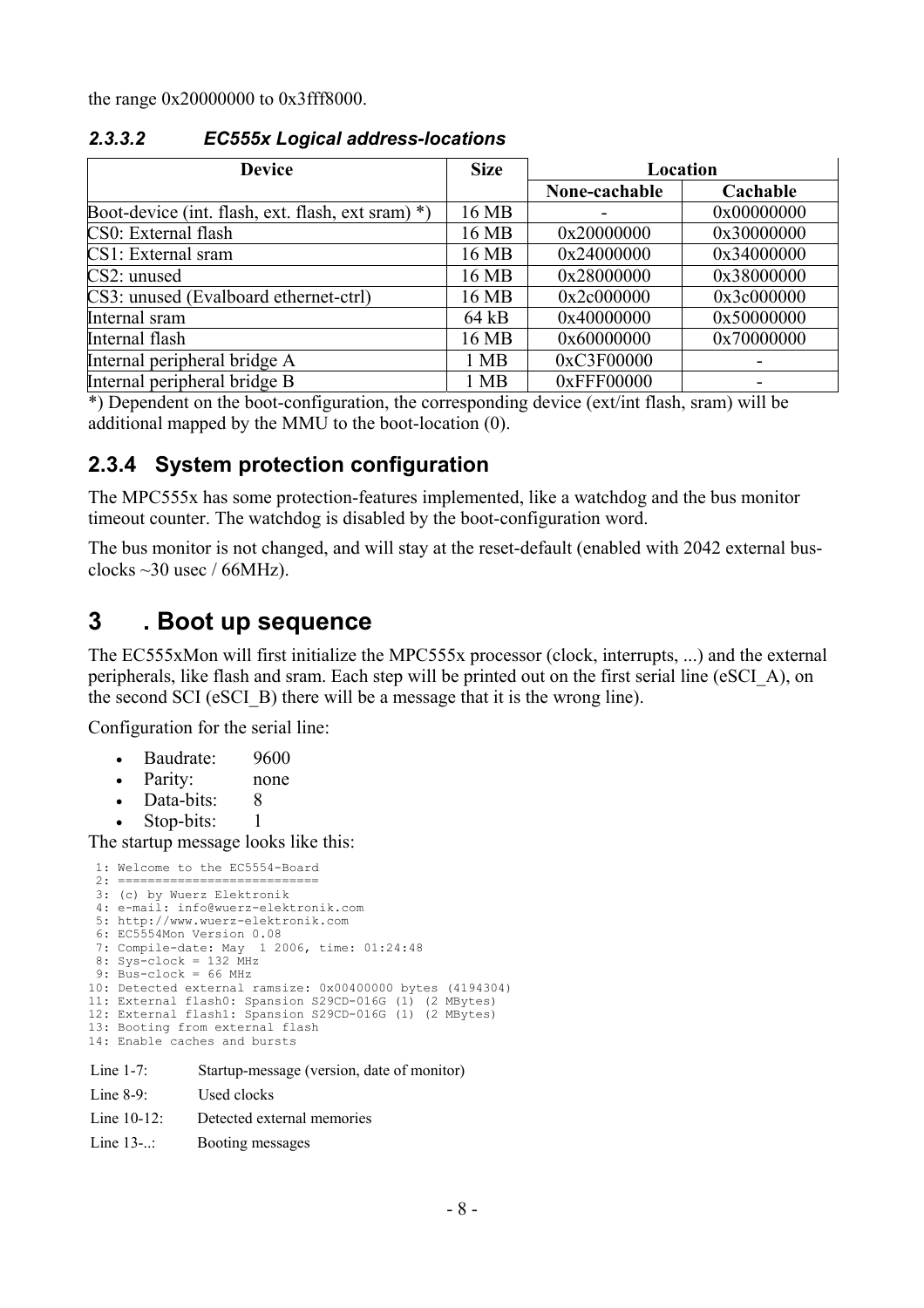After this message the monitor will display the ec555x-menu. (see chapter 4.).

 $---$  Main-Menu  $---$  {help = ?} ==============================================================================

# **4 . Menu-Operation**

The monitor uses an easy to handle menu-system to handle the monitor commands. The menu is able to handle new commands when the prompt character ':' is displayed.

## *4.1 Handling and display of a menu*

In the menu-system you have two types of entries, first a command and second a sub-menu. You can recognize a sub-menu with the text  $\sim$ -> next menu " at the end of a line. To select a command or change to a sub-menu press only the key which is shown in the first column followed by a [CR]. It is possible to process multiple commands in one line (e.g. 'ABC [CR]' the commands ABC are executed), but its not possible to go into multiple sub-menus! It is not allowed to have spaces between the commands, because after the first space the rest of the line is used as parameters. You can start each command multiple times, if you add a decimal number before the command list. If you choose 0, the command-list is handled until you press the [ESC] key.

Here is a short list of possibilities to execute commands (not sub-menus):

| <i>Execute one command <math>(A)</math>:</i>           | A/CR   |                              |
|--------------------------------------------------------|--------|------------------------------|
| <i>Execute one command 3 times (A):</i>                | 3A/CR  |                              |
| <i>Execute one command endless <math>(A)</math>:</i>   | 0A/CR  | $-$ press [ESC] to abort $-$ |
| <i>Execute two commands 3 times <math>(AC)</math>:</i> | 3AC/CR |                              |

Each command could have a parameter, this is signaled by two brackets after the command-name.

B) Addr Bus Test (addr, len)

In this case we have two parameters addr and len. If you enter no parameter, by only press B[CR] the command could select a default. In this special case the complete external ram will do an address-bus test, since a board could have different sizes of rams a constant default parameter is not that powerful.

A function could also have a default parameter:

D) Applications (erom, irom, ram) 110

In this case '110' means that the function will use data '110' if you do not enter an own parameter. All text which follows the first space-character is interpreted as parameters. So you could call this command "Applications" with a parameter of '100' by typing  $.A$  [SPACE] 100 [CR]. If you select multiple commands all commands will get the same parameter.

After each command you get a response (minimum OK or ERROR).

## *4.2 Menu-Entries*

Now let us have a look at all commands in the EC555x Mon:

## **4.2.1 EC555x Main-Menu**

This is the base menu of the EC555xMon.

```
-- Main-Menu -- {help = ?}
==============================================================================
                                               -> sub menu
```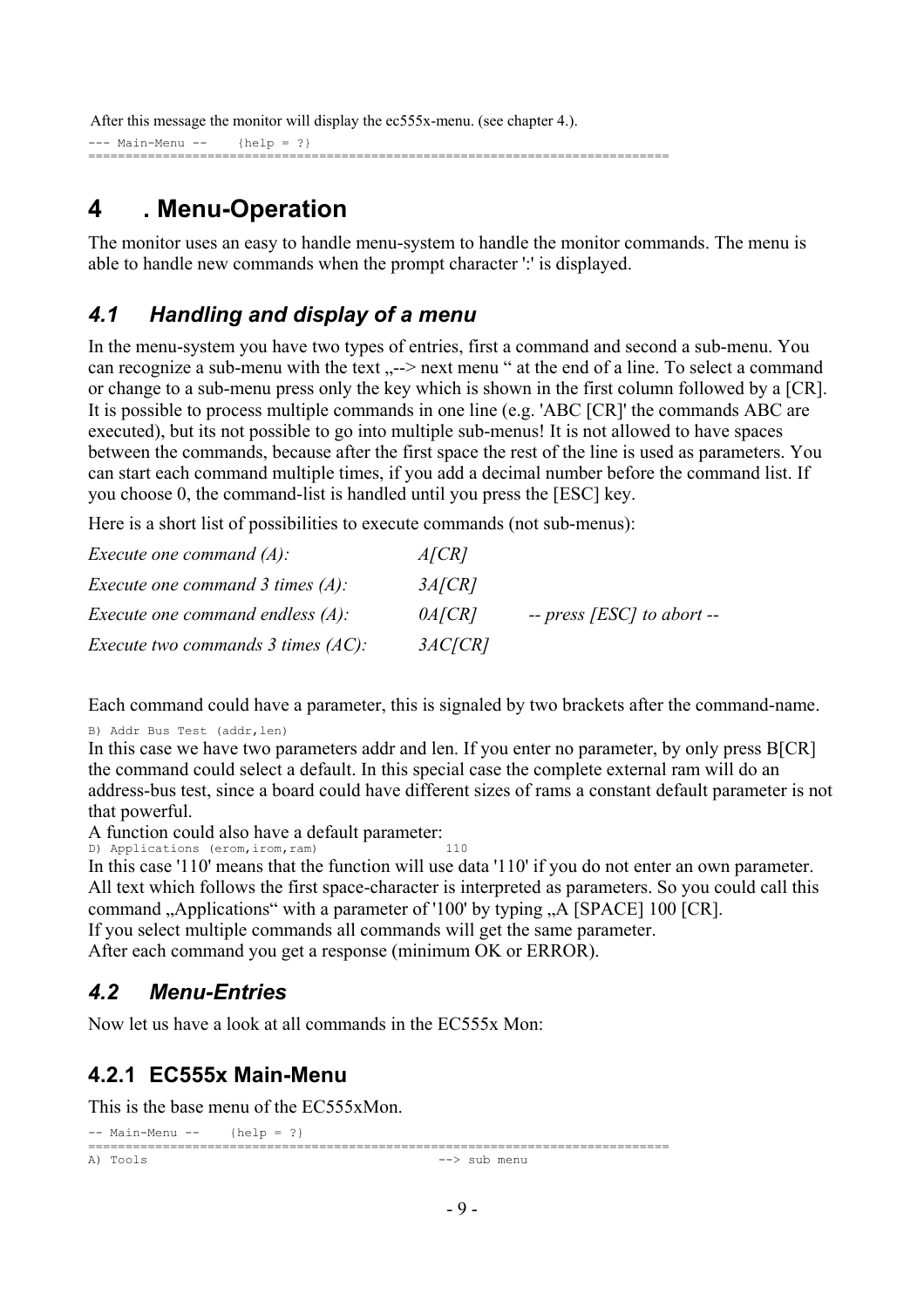B) Tests --> sub menu<br>
C) Config --> sub menu .) Quit

 $\leftarrow$  sub menu

Points A to C are all submenus which we will see later.

Attention, if you press  $\cdot$  (== Quit) in this menu the monitor will do a reboot, because there is nothing else to do!

#### **4.2.2 Tools List**

In the tools-menu you find some additional submenus to access some support tools.

```
-- Tool-Menu -- {help = ?}
                                                             ==============================================================================
A) Ram-Access
B) CPU-Menu<br>
C) Devices<br>
C) Devices<br>
B and the submenu --> submenu --> submenu --> submenu --> submenu --> submenu --> submenu --> submenu --> submenu --> submenu --> submenu --> submenu --> submenu --> submenu --> submenu
                                                             --> sub menu
D) Sci --> sub menu
E) Internal Flash -> sub menu<br>
F) External Flash -> sub menu
F) External Flash<br>G) FlexCan
G) FlexCan - > sub menu \Rightarrow sub menu \Rightarrow sub menu \Rightarrow sub menu \Rightarrow sub menu \Rightarrow sub menu \Rightarrow sub menu \Rightarrow sub menu \Rightarrow sub menu \Rightarrow sub menu \Rightarrow sub menu \Rightarrow sub menu \Rightarrow sub menu \Rightarrow sub menu \Rightarrow sub menu
                                                              \leftarrow > sub menu<br>\leftarrow > sub menu
I) Ext. Ethernet
− RamAcc: dump, reading, writing, ... memory-locations
− CPU-Menu a small lineassembler/disassembler
− Devices Show currently assigned devices and used interrupts
− Sci Configure baudrate, write text to 2. SCI
− Internal Flash: programming, erasing, ...
− External Flash: programming, erasing, ...
− FlexCan: init, transmit, ...
− eQAdc Read analog input signals
− Eth Tools: init, show state send/receive bootp
For a detailed description please refer to the corresponding chapters.
```
## **4.2.3 Ram-tool**

With the ram-tools you have the possibility to examine any valid location in the system. You can also modify all memory-mapped registers of the MPC555x (like ram or internal registers).

```
-- RamTool-Menu -- {help = ?}
                                  =======================================================
:
A) Show external ramsize
B) Fill memory (addr,cnt,val) 0 0 0 0
C) Find 1. diff (addr1,addr2) 0 1
D) Dump memory (addr, cnt)
E) Summ memory (addr, cnt)
F) Read 8bit (addr)
G) Read 16bit (addr)
H) Read 32bit (addr)
I) Write 8bit (addr, val)
J) Write 16bit (addr, val)
K) Write 32bit (addr, val)
L) VWrite 8bit (addr, val)
M) VWrite 16bit (addr,val)
N) VWrite 32bit (addr,val)
.) Quit
```
#### *4.2.3.1 Show external ramsize*

Show the corrent amount of available external sram.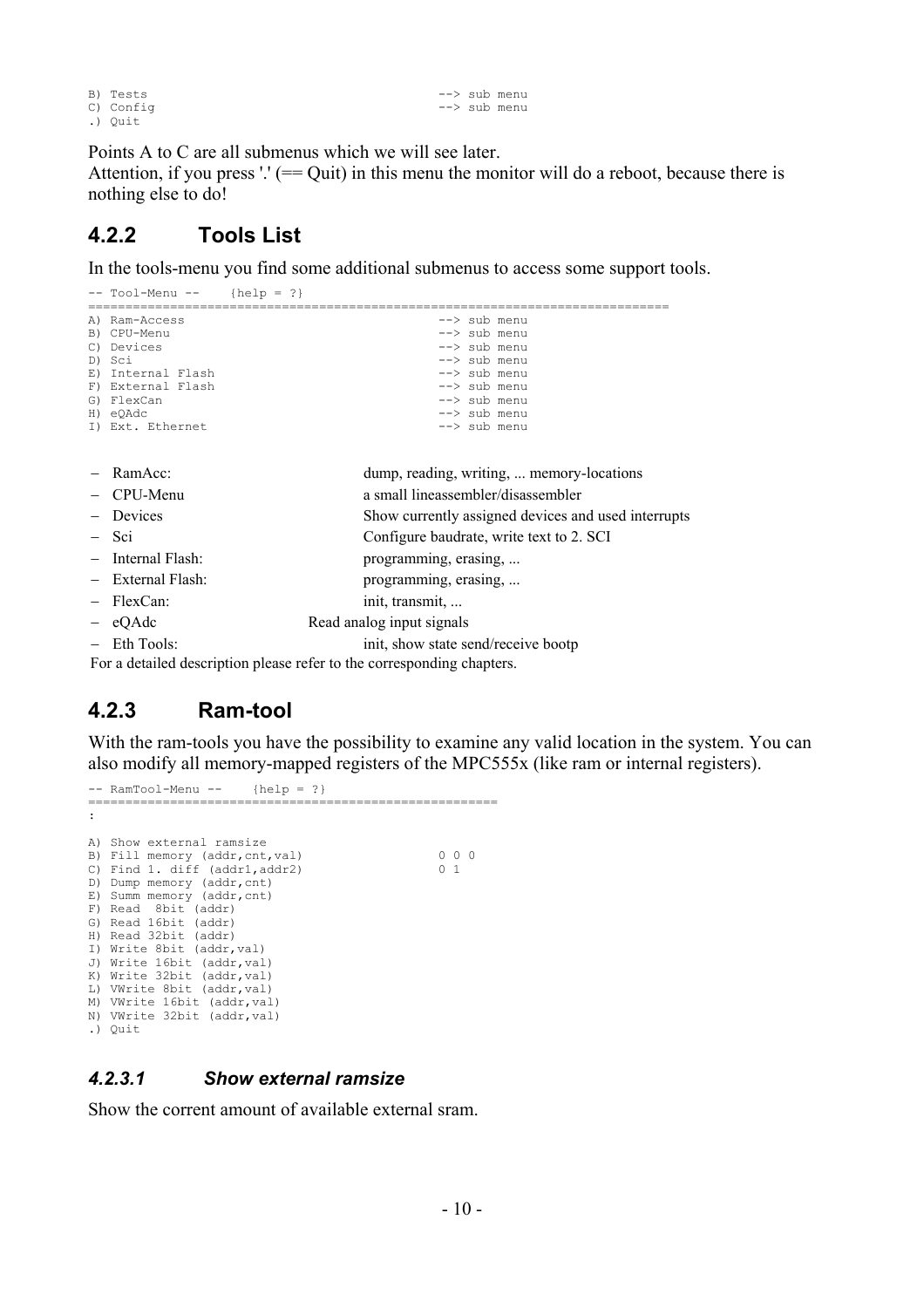## *4.2.3.2 Fill memory*

The fill-memory can be used to program HEX values (only hex-data) to the memory. This function has three parameters:

start = start-location to program (hex/dec)

 $\text{cnt} = \text{count of repetition of the data (hex/dec)}$ 

 $data = is a byte-array (ONLY IN HEX - no 0x allowed)$ 

Example program Data: 0x12, 0x34, 0x88 to location 0x20000 3 times: E 0x20000 3 12 34 88 [ENTER]

if you make a dump you to 0x2000 you will get this result:

0x00020000 - 12 34 88 12 34 88 12 34 88 xx xx xx xx xx xx xx ???????????????? It is very important to have a blank between the command and the parameter, after the parameter there is no need for a blank (it's only used for better readability).

## *4.2.3.3 Find first differences*

This function finds the first differences between source 1 and source 2. ATTENTION if the complete device is identical you will get an invalid access to an unassigned location --> RESET!

Example: find first difference between ram (0x80000000) and external flash (0x00000000) G 0x80000000 0 [ENTER] Example 2: find first not empty cell of the flash<br> $G = 0$  1 [ENTER]<br> $*$  the first cell sho the first cell should be 0xff!

It is very important to have a blank between the command and the parameter, after the parameter there is no need for a blank (it's only used for better readability).

## *4.2.3.4 Dump memory*

Dump memory makes a hex-dump to the terminal of any valid address-location of the EC555x board. The default writes the address location 0 to 16 to the terminal. You can enter either decimal or hex address / count values.

Example: Dump address 0xc0000000 (256 Bytes) D 0xc0000000 256 [ENTER]

It is very important to have a blank between the command and the parameter, after the parameter there is no need for a blank (it's only used for better readability).

#### *4.2.3.5 Summ memory*

Function to access a range of memory. The function has the main-task to access a larger range of memory to get a sequence of burst-accesses to memory ranges.

#### *4.2.3.6 Read functions*

The read-functions are used to read a 8-bit value (h), 16-bit (i) and 32-bit (j). You get the result in hex and decimal. You have to provide an address (default would be zero).

#### *4.2.3.7 Write functions*

The write-functions are used to write a 8-bit value (k), 16-bit (l) and 32-bit (m). You have to provide the address plus the data to write. There is no verification of the written data.

#### *4.2.3.8 Write and verify functions*

The write-functions are used to write a 8-bit value (n), 16-bit (o) and 32-bit (p). You have to provide the address plus the data to write. The written data is verified.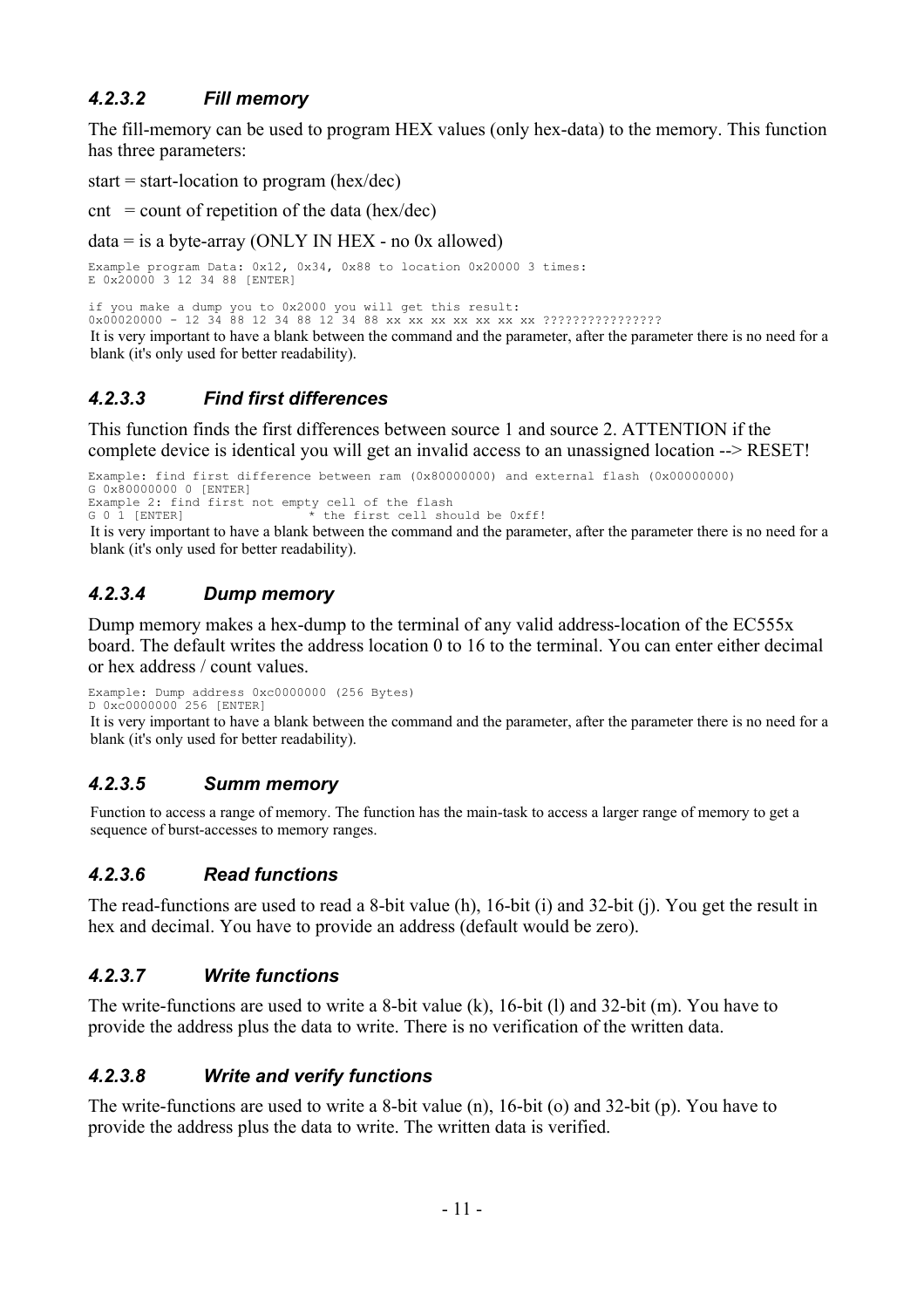# **4.2.4 CPU-Tool menu**

This is only a small tool to write short assembly sequences for test purposes.

```
A) Disassemble (start,cnt)
B) Assemble
C) call (addr)
D) Display Regs
E) Set Reg (reg, val)
F) Dump memory (start, len)
G) Fill Memory (start, cnt, data)
.) Quit
```
## *4.2.4.1 Disassemble*

Here you can disassemble code, but it will show only the "normal" opcodes, not the "simplified"! You have to give an address and a cnt (count of opcodes). Default would be one opcode at locaion  $\theta$ .

```
Example: Disassemble Reset-Handler
A 0x100 0x40 [ENTER]
```
## *4.2.4.2 Assemble*

Here you can try your powerpc knowledge. Attention this line-assembler only knows the primaryopcodes (not the simplified). Also register-Names are not known (lr, ...). You can quit the lineassembler by typing a dot '.'. If you enter an empty line, the lineassembler uses the previous opcode, and advance to the next location.

```
Example: Assemble at location 0x80000
B 0x80000 [ENTER]
Enter empty line to exit!
```
 $0x00080000 -> 0x7cf202a6 = mfspr$  r7,0x12 # 18 = dsisr

## *4.2.4.3 Call (addr)*

Here you can try your code, before the code is started, the monitor will switch to the registerconfiguration, which could be shown with point D. One exception is, that the r1 could not be changed, since this is the system-stack-pointer, and that is required for the Interrupt handling. The called function could return to the monitor by a normal return instruction (bclr 20,0).

#### **ATTENTION: if you overwrite the stack pointer (r1) then an interrupt-handler will write to this new location. If there is an invalid pointer in r1 the system will crash (reboot)!**

#### *4.2.4.4 Display Regs*

Here the register-content which is used for the call, is displayed (only r0..r31, cr, xer, ctr).

#### *4.2.4.5 Set Regs*

The registers which are used in the call-operation could be configured here. You have to provide the register-name (r00) and the new content.

E r03 0x12345678 ; new value of r03 = 0x12345678

## *4.2.4.6 Dump Memory (start, len)*

Please see chapter 4.2.3.4.

#### *4.2.4.7 Fill Memory (start,cnt,data)*

Please see chapter 4.2.3.5.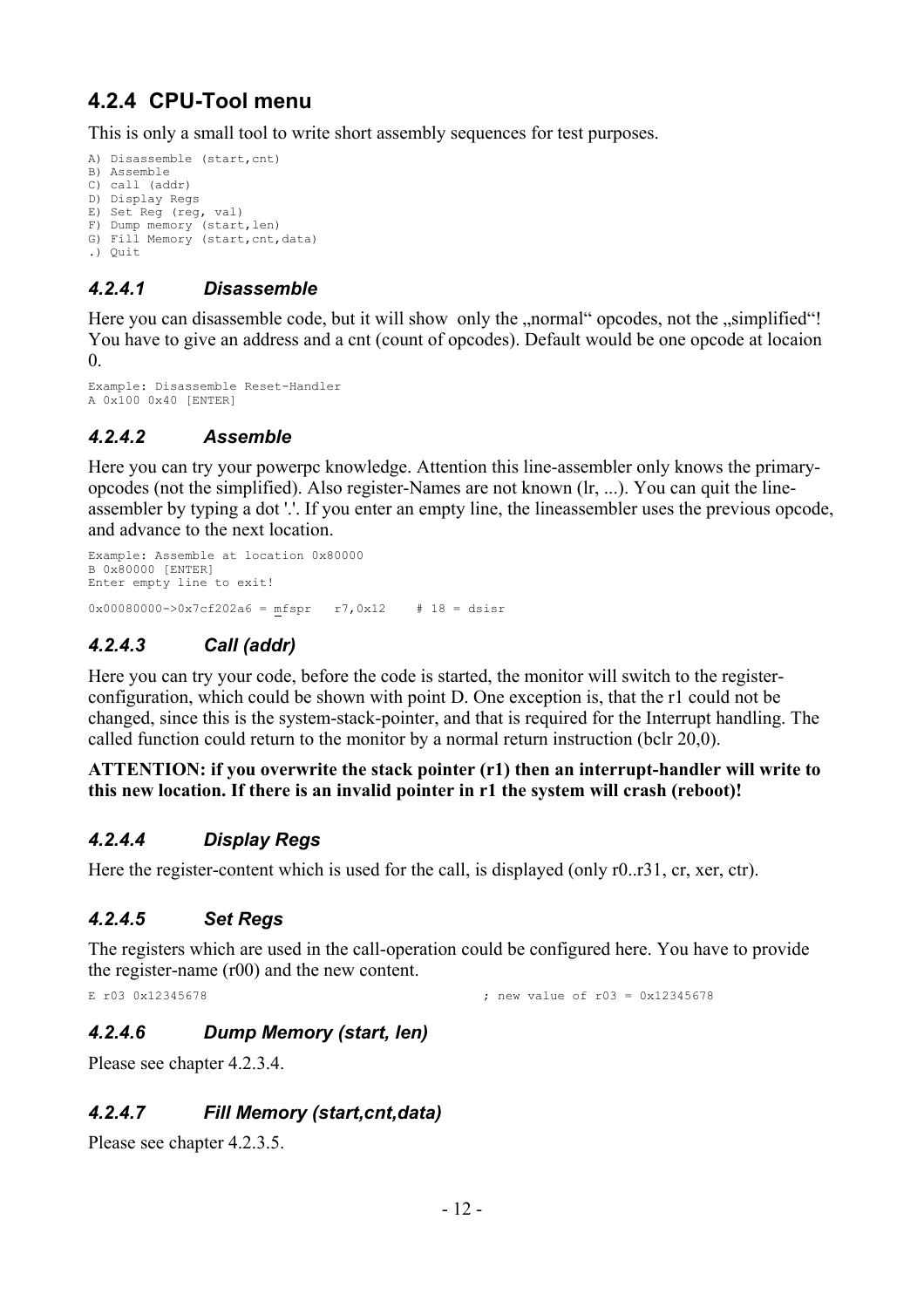## **4.2.5 Devices**

Show currently available io-device's for the monitor (only informational).

```
-- DevTool-Menu -- {help = ?}
==============================================================================
A) Show available devices
```

```
B) Show used interrupts
```
#### *4.2.5.1 Show available devices*

Display the currently available devices for the io-system.

#### *4.2.5.2 Show used interrupts*

Show the currently assigned interrupts.

## **4.2.6 Sci**

Change baudrate and make some output to second serial line.

```
-- Sci-Menu -- {help = ?}
==============================================================================
A) Select baudrate (sci baudrate) 0 9600
A) Select baudrate (sci baudrate) 0 9600<br>
B) Open/Close sci-2 0<br>
C) Send text to sci (sci text) 1 Hello World!
C) Send text to sci (sci text)
```
## *4.2.6.1 Select baudrate*

Change baudrate from serial line. First parameter is the serial line (0,1) the second the baudrate.

Example: a 0 115200 [ENTER]

#### *4.2.6.2 Open/Close sci-2*

Use to open the second serial line which could be used by the commands below. Example: b 1 [ENTER] *OPEN*

#### *4.2.6.3 Send text to serial line*

The first parameter is the index of the serial line  $(0 = \text{sci } 1, 1 = \text{ sci } 2)$ , all additional parameters will be send to the serial line as text.

Example: c 1 This is a MPC5554[ENTER]

## **4.2.7 Internal Flash commands**

With this library you can modify the internal mpc555x flash, like erase, program, ...)

-- IntFlashTool-Menu -- {help = ?} ============================================================================== A) show size B) Check empty (off, cnt) C) Show sector lcoations D) Program data (src off cnt) E) Sector erase(off cnt) F) Chip Erase (id) G) Program mon to flash H) Switch mon to ram

#### *4.2.7.1 Show size*

This will print the current size of the mounted internal flash.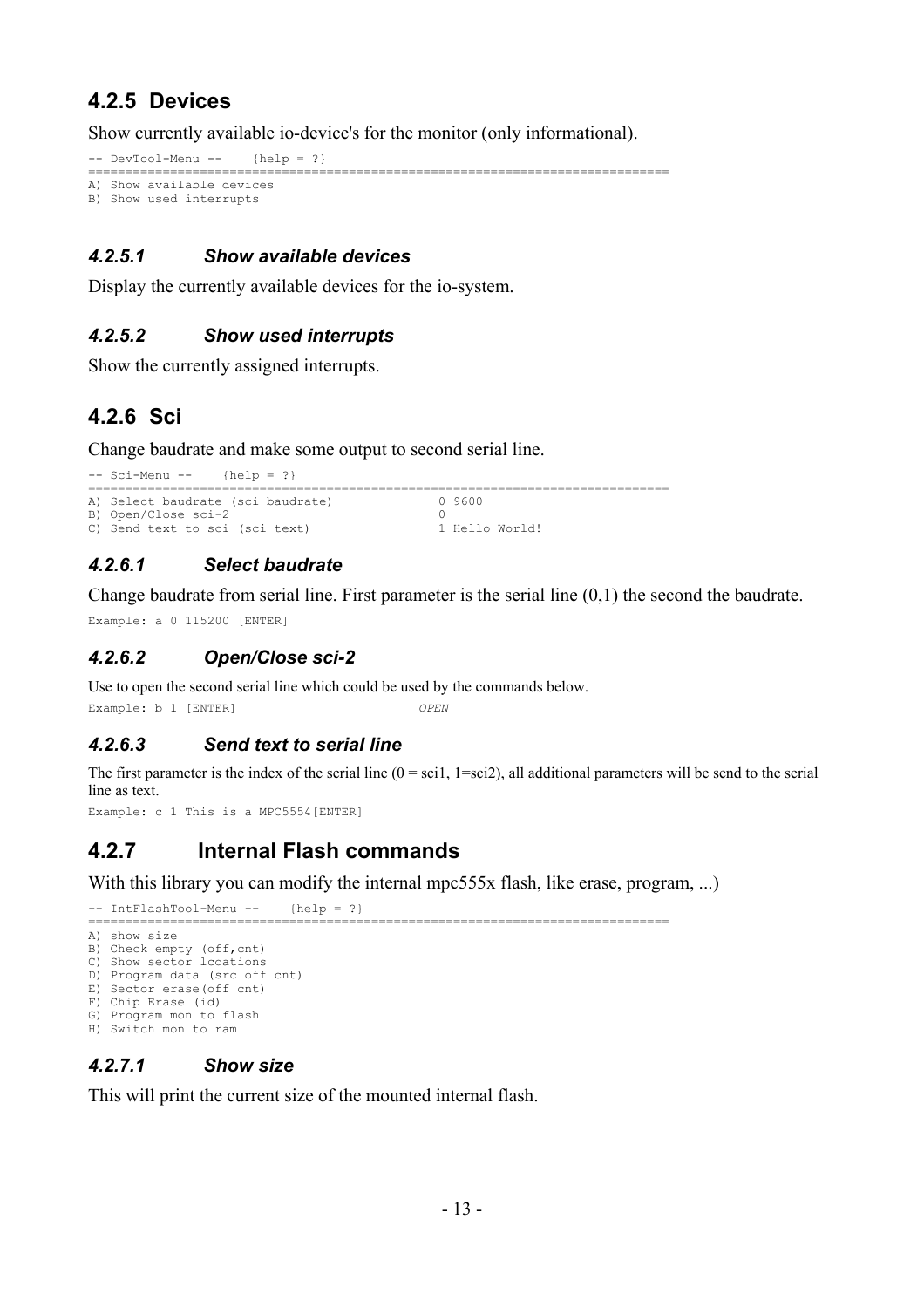## *4.2.7.2 Check empty (off, cnt)*

With this feature you can check if the Flash is empty at the specified locations (start-address) bytecount). It will run too, if you work currently with dual-mapping (internal monitor works from the external ram).

#### *4.2.7.3 Show Sector locations*

Show the offsets of all sectors from this flash.

#### *4.2.7.4 Program data to internal flash*

With this feature you can program any data, which is available for the cpu, to the internal flash, we have three parameters, first the location in the logical address-space, second the offset from the internal flash-start and last the count of bytes to write.

To program the 96k from location 0x24000000 to the internal flash offset 0x100000 C 0x24000000 0x100000 0x18000 [ENTER]

#### *4.2.7.5 Sector erase*

This function erases one or more blocks of the flash. This call needs two parameters, the first is the offset from flash-start and the second is the count of bytes to erase.

```
To erase 300 kByte from offset 0x80000:
E 0x80000 0x4b000 [ENTER]
```
ATTENTION: The erase operation will always be done on sector-borders. If you select only the one byte inside a sector, the complete sector is erased (no backup/restore will be done).

#### *4.2.7.6 Erase complete flash*

The complete internal flash will be erased.

#### *4.2.6.18 Program mon to flash*

When using a monitor running in a different device (like sram or external flash), the monitor could be programmed (copied) to the internal flash.

#### *4.2.6.17 Switch monitor to ram*

If you have to erase/program the internal flash you need to switch the monitor to ram first. The basic operation is that the monitor is copied to ram and the mapping of the MMU will be changed to execute the monitor from external sram.

#### **ATTENTION: If your monitor runs in internal flash this version could be lost when you erase/program the area of the monitor.**

## **4.2.8 External Flash commands**

With this library you can modify a mounted external flash!

-- ExtFlashTool-Menu -- {help = ?} ============================================================================== A) Read ID B) Check empty (off,cnt) C) Show sector lcoations D) Program data (src off cnt) E) Erase Sector (off cnt) F) Chip Erase (id) G) Reset (id) H) Program mon to flash I) Switch mon to ram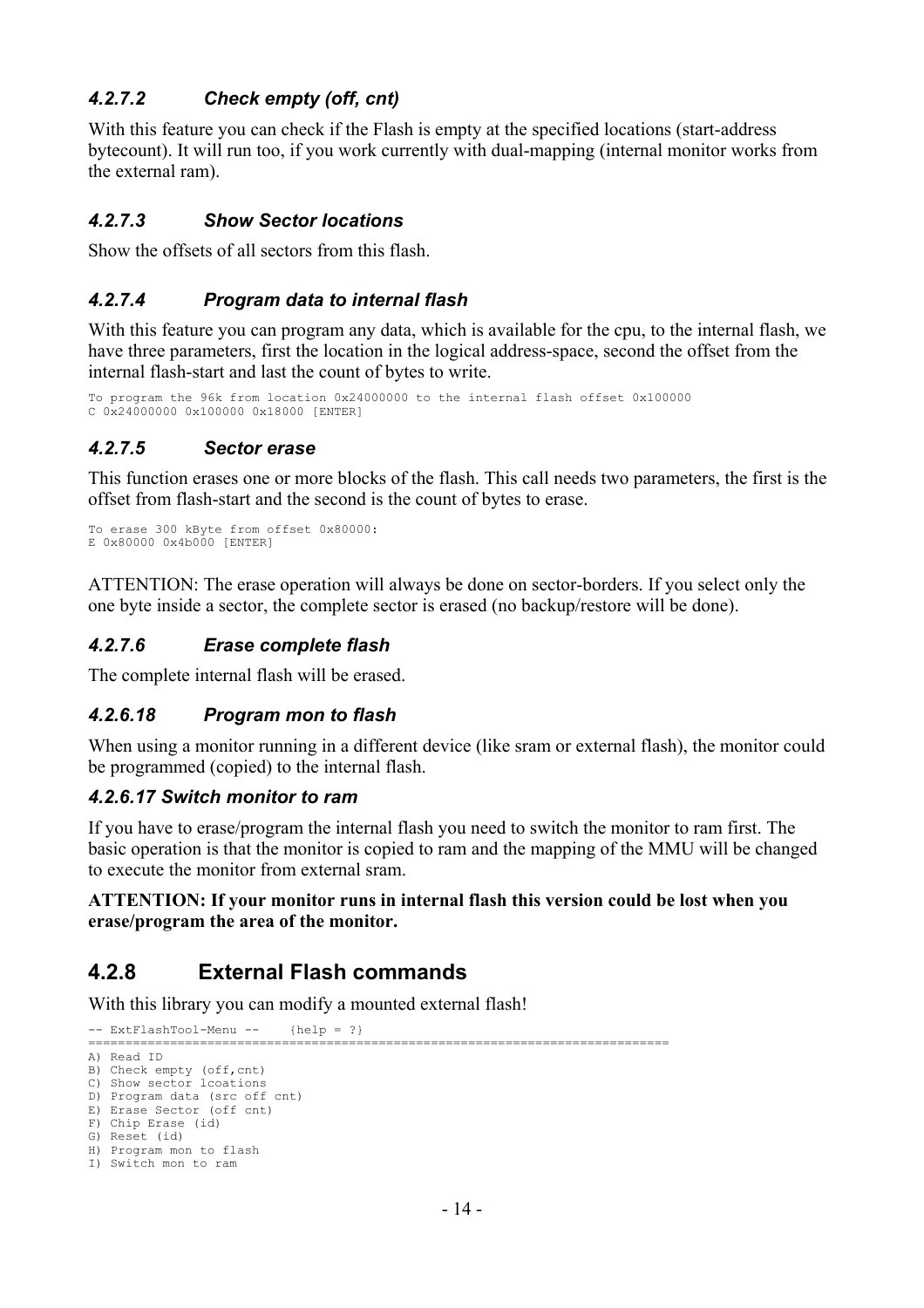#### *4.2.8.1 Read ID*

This command will read the manufacturer-ID and device-ID from the external flash and show the result.

#### *4.2.8.2 Check empty*

Check the external-flash area if it is empty.

#### *4.2.8.3 Show sector locations*

This function will print all currently available sectors, there locations and size

#### *4.2.8.4 Program data to external flash*

With this feature you can program any data, which is available for the cpu, to an external flash, we have three parameters, first the location in the logical address-space, second the offset from the internal flash-start and last the count of bytes to write.

To program the 96k from location 0x24000000 to the external flash offset 0x100000 C 0x24000000 0x100000 0x18000 [ENTER]

#### *4.2.8.5 Sector erase*

This function erases one or more blocks of the flash. This call needs two parameters, the first is the offset from flash-start and the second is the count of bytes to erase.

```
To erase 300 kByte from offset 0x80000:
E 0x80000 0x4b000 [ENTER]
```
ATTENTION: The erase operation will always be done on sector-borders. If you select only the one byte inside a sector, the complete sector is erased (no backup/restore will be done).

#### *4.2.8.6 Chip erase*

The selected external flash will be erased. Parameter: '0' only first flash, '1' only second flash, 'a' all mounted external flashes.

*F 0 [ENTER] ; erase flash 0 F 1 [ENTER] ; erase flash 1 F a [ENTER] ; erase flash 0 and 1*

#### *4.2.6.19 Program mon to flash*

When using a monitor running in a different device (like sram or internal flash), the monitor could be programmed (copied) to the external flash.

#### *4.2.6.17 Switch monitor to ram*

If you have to erase/program the external flash you need to switch the monitor to ram first. The basic operation is that the monitor is copied to ram and the mapping of the MMU will be changed to execute the monitor from external sram.

*ATTENTION: If your monitor runs in external flash this version could be lost when you erase/program the area of the monitor.*

#### *4.2.8.7 Show flash-config*

The configuration from the external device is displayed at the terminal.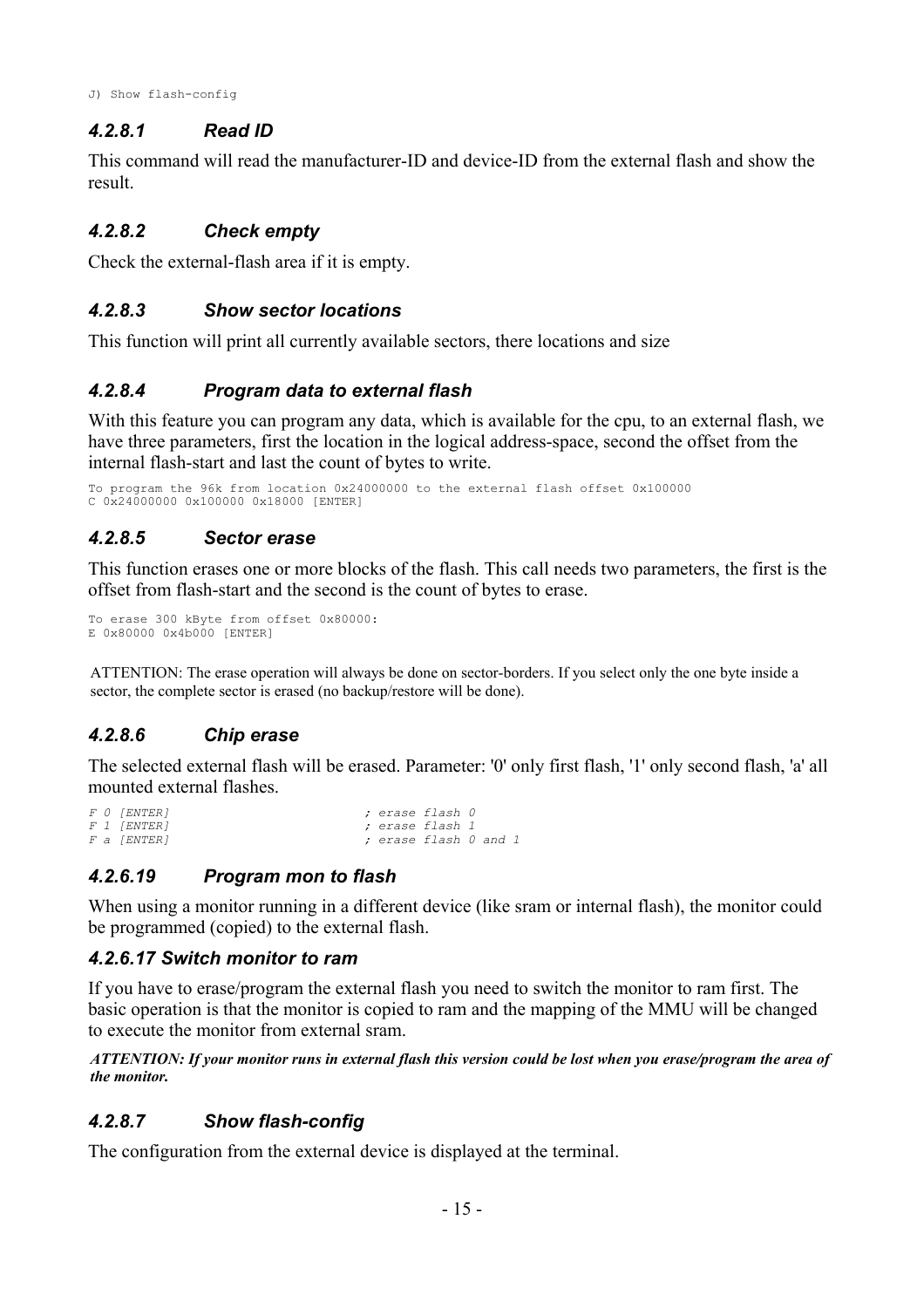## **4.2.9 FlexCan Tools**

A small library to send/receive can-messages.

```
-- FlexCan-Menu -- {help = ?}
                                                         ==============================================================================
A) Select can-controller (canIdx)
B) Init can-controller (baudrate)
C) Reset can-controller
D) Show can-State
```

```
E) Config rx-mask (0=gbl/14/15,mask)
```

```
F) Prepare Rx (ID,IDMask)
H) Tx packet (ID, Data...)
```

```
J) Show Rx-buffer
```

```
K) Show buffer ([start [end]])
```
#### *4.2.9.1 Select can-controller*

With this command one or multiple can-controller could be selected:

```
A 0 [ENTER] ; select can-controller A
                         A 0 1 2 ; select all A,B,C
```
## *4.2.9.2 Init*

Init all selected can-controller with the given baudrate.

1. parameter is the baudrate:

```
B 100000 [ENTER] ; use baudrate 100k
```
*4.2.9.3 Reset*

Reset (disable) can-controller

#### *4.2.9.4 Show state*

Shows some registers of all can-controller.

#### *4.2.9.5 Config Rx-mask*

Configure the rx-maks for the receive-buffer. Two parameters first the buffer-id  $(0=0..13,14,15)$ .

E 0 0xffff *f*  $\left( \text{config global mask (buffer 0.13) to 0xffff} \right)$ 

#### *4.2.9.6 Prepare Rx (id)*

Configure one of the 16-can-buffer (buf-idx 0..15) for receive-operation. This buffer will wait for a specific id.

```
A 0 1 2 [ENTER] ; select can-controller A, B, C<br>B 1000000 [ENTER] ; configures the CAN to 1MBit
B 1000000 [ENTER] ; configures the CAN to 1MBit/s<br>F 1234 [ENTER] ; configures buffer to wait for
                                          ; configures buffer to wait for a message with id 1234
```
#### *4.2.9.7 Transmit (id,data)*

Sends one Package to the can-bus, with your data:

```
A 0 [ENTER] <br>
B 1000000 [ENTER] <br>
\begin{array}{ccc} \cdot & \cdot & \cdot \\ \cdot & \cdot & \cdot \\ \cdot & \cdot & \cdot \\ \cdot & \cdot & \cdot \\ \end{array} select can-controller A
B 1000000 [ENTER] \qquad \qquad ; configures the CAN to 1MBit/s (if not already done)
H 4 8 9 a b c d e [ENTER] ; send 8 bytes ('4', '8', ...)
```
## *4.2.9.8 Print Buffer (dev,buf-id)*

Shows all configured rx-buffer.

#### *4.2.9.9 Print buffer*

Shows range of buffer from all selected can-controller.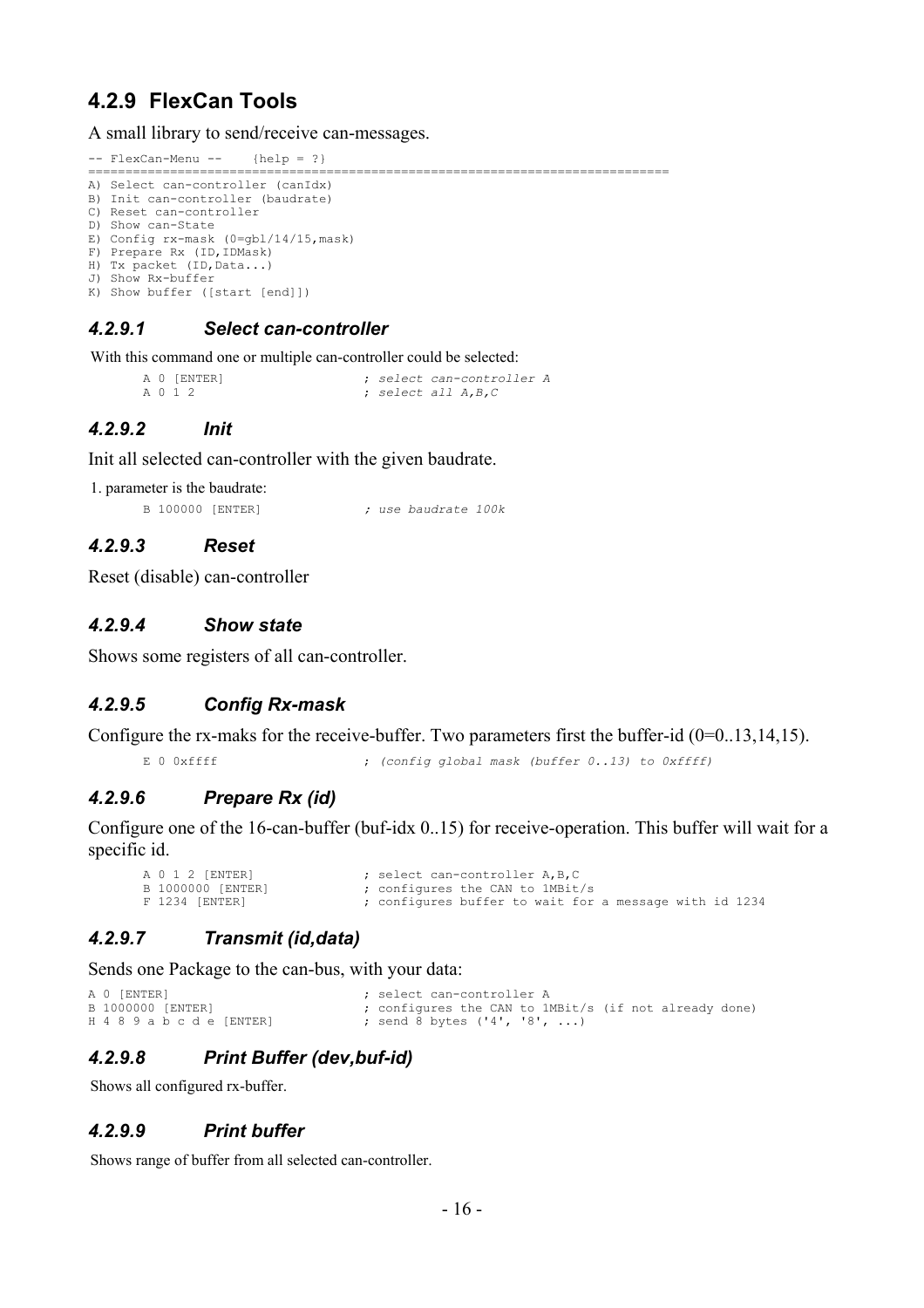Parameter: 1. Start-bufferindex, 2. last-bufferindex k 2 4[ENTER] ; Show buffer 2..4 of selected can-controller

# **4.2.10 EQAdc**

Small library to show assigned voltage at qadc-input pins.

```
-- EQAdc-Menu -- {help = ?}
                                                                                                               ==============================================================================
```

```
A) Init eQAdc
B) Reset eQAdc
C) Read from Pin (first last seconds)
D) Show eQAdc-State
E) Show AD-Regster
```
## *4.2.10.1 Init eQAdc*

Activate the eqadc-device.

#### *4.2.10.2 Reset eQAdc*

Reset (deactivate) the eqadc-device.

#### *4.2.10.3 Read from pin*

Function to read current value from analog input-pin.

Parameters:  $1 =$  First pin to read,  $2 =$  Last pin to read,  $3 =$  count of seconds to show values

```
Example:<br>A [ENTER]<br>C 5 8 20
                                                   ; Init qadc-controller
                                                   \frac{1}{x} show value from pin 5 to 8 for 20 seconds
Reset (deactivate) the eqadc-device.
```
#### *4.2.10.4 Show state of qAdc*

Show the registers of the eQAdc device.

#### *4.2.10.5 Show AD-Register*

Show the internal ad-controller register

## **4.2.11 Eth Tools**

The Eth-Tools are only usable if you have an Würz-Elektronik evaluation board with an smc91c111 ethernet controller mounted. The monitor supports only some very basic low-level operations like bootp, but no higher level support like tcp/ip. The two submenus are used to have access to additional low-level device operations (like chip-select configuration, access to the serial eeprom,

```
...).
-- EEth Tool-Menu -- {help = ?}
==============================================================================
A) Expert-Menu --> sub menu
B) EEProm-Menu
C) Prepare
D) Show version
E) Show state
F) Show phy-infos
G) Show phy-state
H) Send bootp
I) Show rx-data
```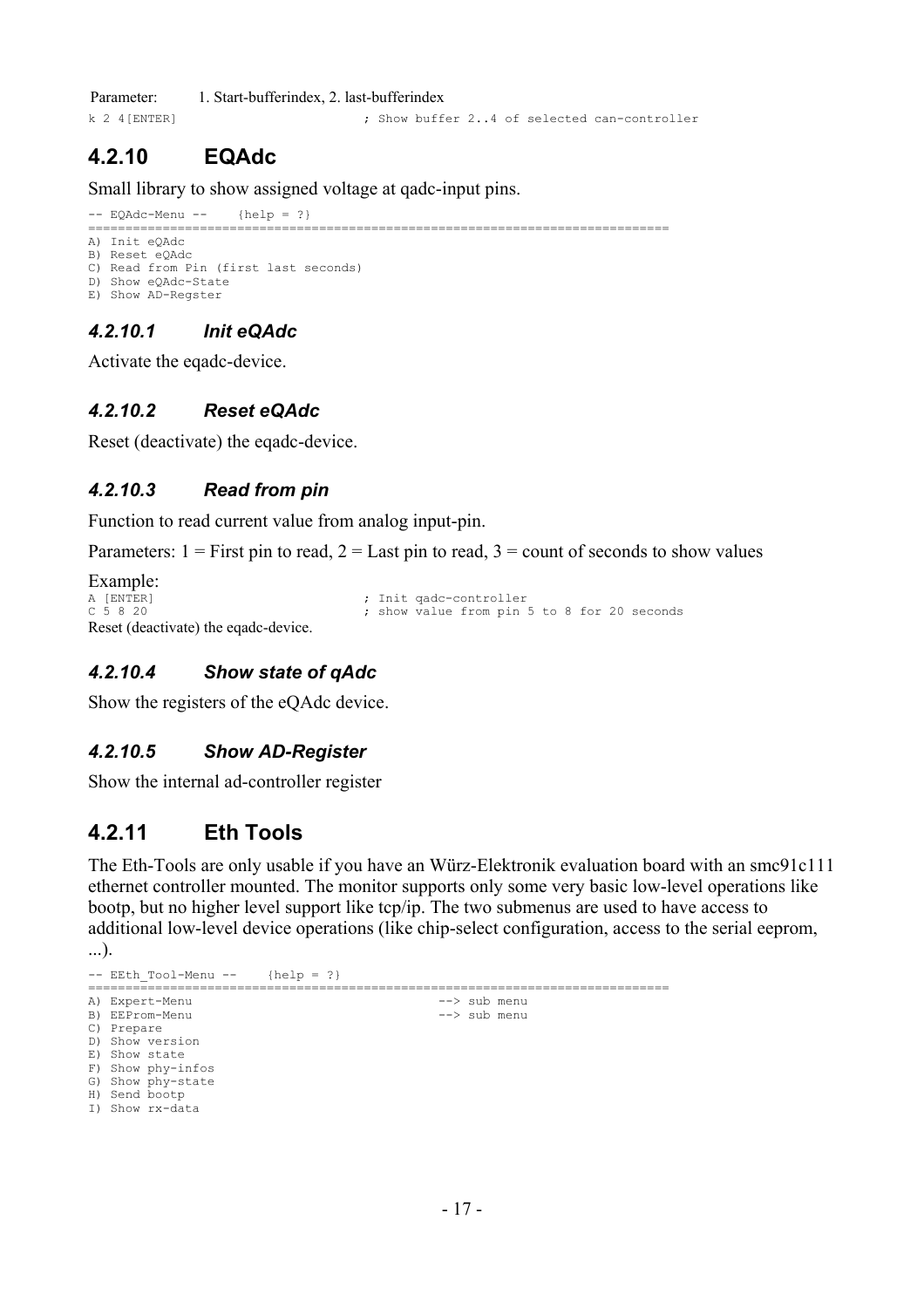## *4.2.11.1 Prepare*

The chipselect and receiver/transmitter will be initialized. If this step is done, the eth-chip will receive frames from the line. Since the device has only a common rx/tx buffer received frames could fill the limited on-chip memory of the device and no transmit is possible until the received frames are removed from the internal queue.

## *4.2.11.2 Show version*

Show the vendor and version information read from the device.

#### *4.2.11.3 Show state*

Show current configuration of the smc91c111 device.

## *4.2.11.4 Show phy-infos*

Show informations about the used ethernet-phy.

## *4.2.11.5 Show phy-state*

Show current configuration of the used ethernet-phy.

## *4.2.11.6 Send bootp*

Send bootp request for this device.

## *4.2.11.7 Show rx-data*

Show all received frames.

No parameters show only size of received frames.

1 Parameter: '1' .. '4' dump the first (16,32,64,128) bytes

'0' dump the complete message

## **4.2.12 Test commands**

The MPC555x-monitor has some tests implemented to verify the functionality of some peripherals.

```
-- Test-Menu -- {help = ?}
==============================================================================
                                                           \begin{array}{l} --> \text{sub menu} \\ \text{--> sub menu} \end{array}B) Mpc5554 Tests
C) All Ram-Tests
D) All MPC-Tests
E) External SRAM
F) External Flash
G) Internal Flash
H) SCI-2
```
## *4.2.12.1 All Ram-Tests/Ram-Tests submenu*

The all ram-tests will execute a set of tests, which could be found in the Ram-Tests submenu. At default all tests are done for the complete external sram. If not especially mentioned the noncachable area will be used.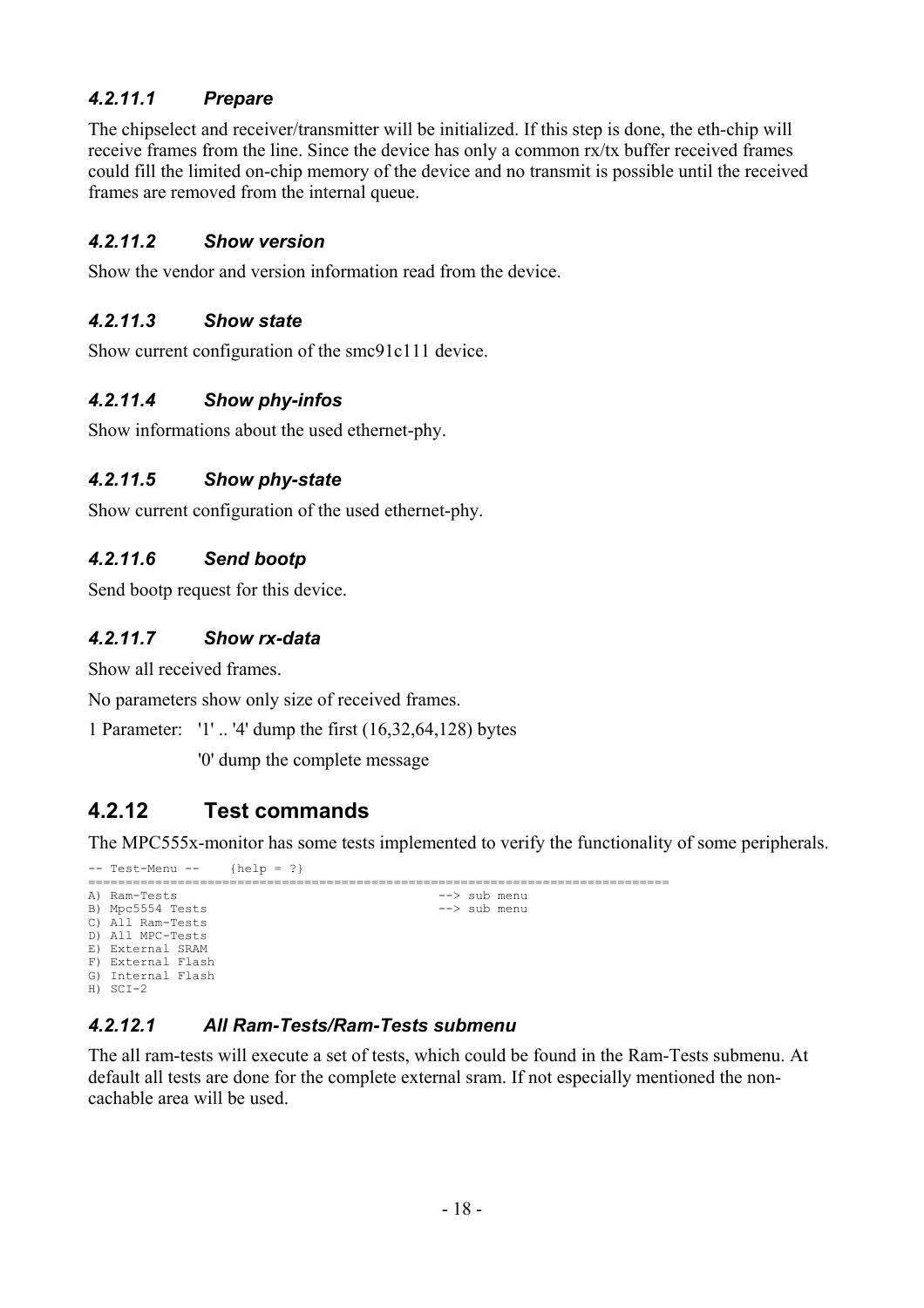## **4.2.12.1.1 Data Bus Test**

The data-bus test is used to test the data lines to a ram. The test writes different 32-bit patterns to this location (on a device which is smaller then 32-bit, with the data-bus-test also the lowest address lines will be tested: 16-bit --> addressline A30<sup>[PPC]</sup>, 8-bit A30/31<sup>[PPC]</sup>).

This command requires one address-parameter (which location should be tested), if you do not support a parameter the monitor uses as a default the first SRAM location.

A 0x24000000 [ENTER]

It is very important to have a blank between the command and the parameter, after the parameter there is no need for a blank (it's only used for better readability).

## **4.2.12.1.2 Address Bus Test**

The address-bus test writes to each location of the address-range the address-information (32-bit), after all locations are written, the MPC555x will verify all words. The command expects two parameters: starting-address and count of bytes (should be 32-bit aligned). If you do not support a parameter the monitor uses as a default the complete SRAM for testing). Pay attention if you request this test, and the monitor is in SRAM your program will crash!

B 0x24000000 0x00100000[ENTER]

It is very important to have a blank between the command and the parameter, after the parameter there is no need for a blank (it's only used for better readability).

## **4.2.12.1.3 Short ram-tests**

The pattern-test will write to each location in the given address-range the address where it is located. In the second stage the information is verified.

A 0x24000000 0x00200000[ENTER]

## **4.2.12.1.4 Long burst-ramtest**

This command will use the cachable area of the flash (0x34000000). To each ram-word (32-bit) a shifting  $1 (0x1, 0x2, 0x4, 0x8, 0x80000000)$  will be written, next a shifting '0' will be used (0xfffffffe, 0xfffffffd,...).

C 0x34000000 0x00100000[ENTER] test 1 Mbytes in cachable area

## **4.2.12.2 Write 0/0xffffffff pattern**

The complete address-range will be initialized with the pattern 0x00000000, 0xffffffff. After the write command all cells will be verifyied. In the next Step all cells will be written with the inverted data, and read again.

## *4.2.12.3 All MPC5554 tests / MPC5554-Test-submenu*

The "All Mpc-Tests is a collection of the tests inside the MPC5554-submenu.

## **4.2.12.4 Test internal SRAM**

Currently the first 32 kByte of the internal SRAM will be tested (the second 32 kBytes are used as stack/data section for the monitor.

## *4.2.12.5 External Flash Test*

This test will test the complete external Flash. If the monitor is in the external flash, the code and data will be copied to the ram and the Flash could be tested.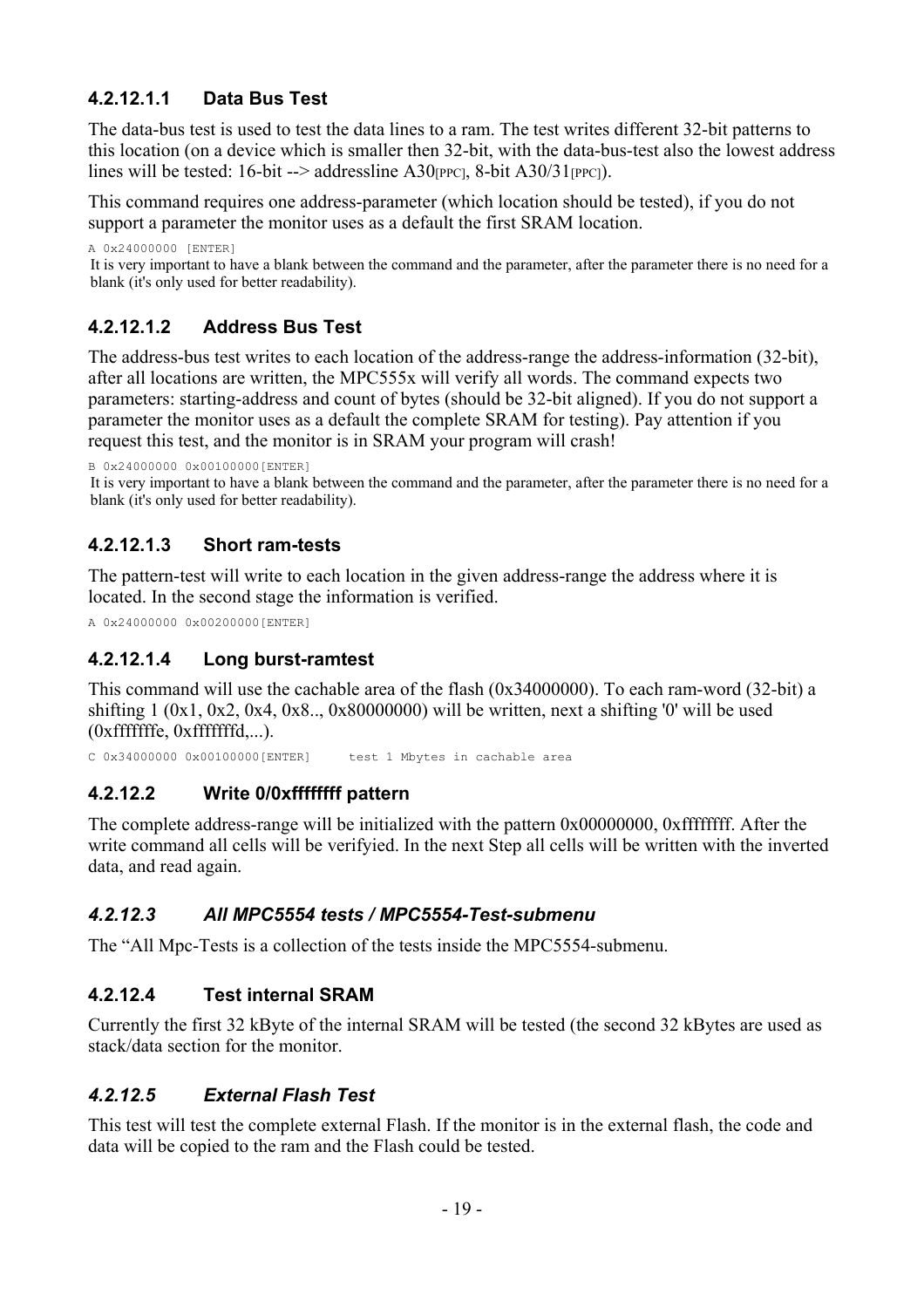#### **\*\*\*\*\* ATTENTION \*\*\*\*\***

**If your monitor is working in the external flash, the test should only be done if you have the possibilities to reprogram the monitor with an external tool (debugger, programmer, ...) or you do not need the monitor anymore. If you get an ERROR in this test it could be possible that the monitor is not restored at the test-end – the EC555x-board will not reboot after a reset.**

The EC555xMon will do three steps for flash-testing:

- 1. Test chip-erase
- 2. Test data/addresslines (the monitor write a pattern to complete flash to test the address and data lines).
- 3. Test sector-erase

After the test the monitor will be copied to the external flash, so the flash is NOT empty after this test.

## *4.2.12.6 Internal Flash Test*

This test is similar to the external flash-test.

#### **\*\*\*\*\* ATTENTION \*\*\*\*\***

**If your monitor is working in the external flash, the test should only be done if you have the possibilities to reprogram the monitor with an external tool (debugger, programmer, ...) or you do not need the monitor anymore. If you get an ERROR in this test it could be possible that the monitor is not restored at the test-end – the EC555x-board will not reboot after a reset.**

## *4.2.12.7 Test SCI-2*

This test will send some characters  $(\sim 10)$  to the tx-side an expect exactly this data on the rx-side (done in polling mode). You have to connect rx-pin with the tx-pin to get this test running.

## **4.2.13 Configuration Menu**

In the configuration-menu there are some sub menu's to configure the MPC555x.

 $--$  Config-Menu  $--$  {help = ?} ============================================================================== A) CPU-Menu  $-$ > sub menu B) Sci  $\leftarrow >$  sub menu<br> $\leftarrow >$  sub menu C) Memory-Ctrl D) Cache & Burst on

## *4.2.13.1 Cache & Burst on*

This entry will do 3 Steps:

- 1. Configure the external flash to the correct setting (burst-lengt, ...)
- 2. Activate bursts in the chip-select machine
- 3. Activate the data and instruction caches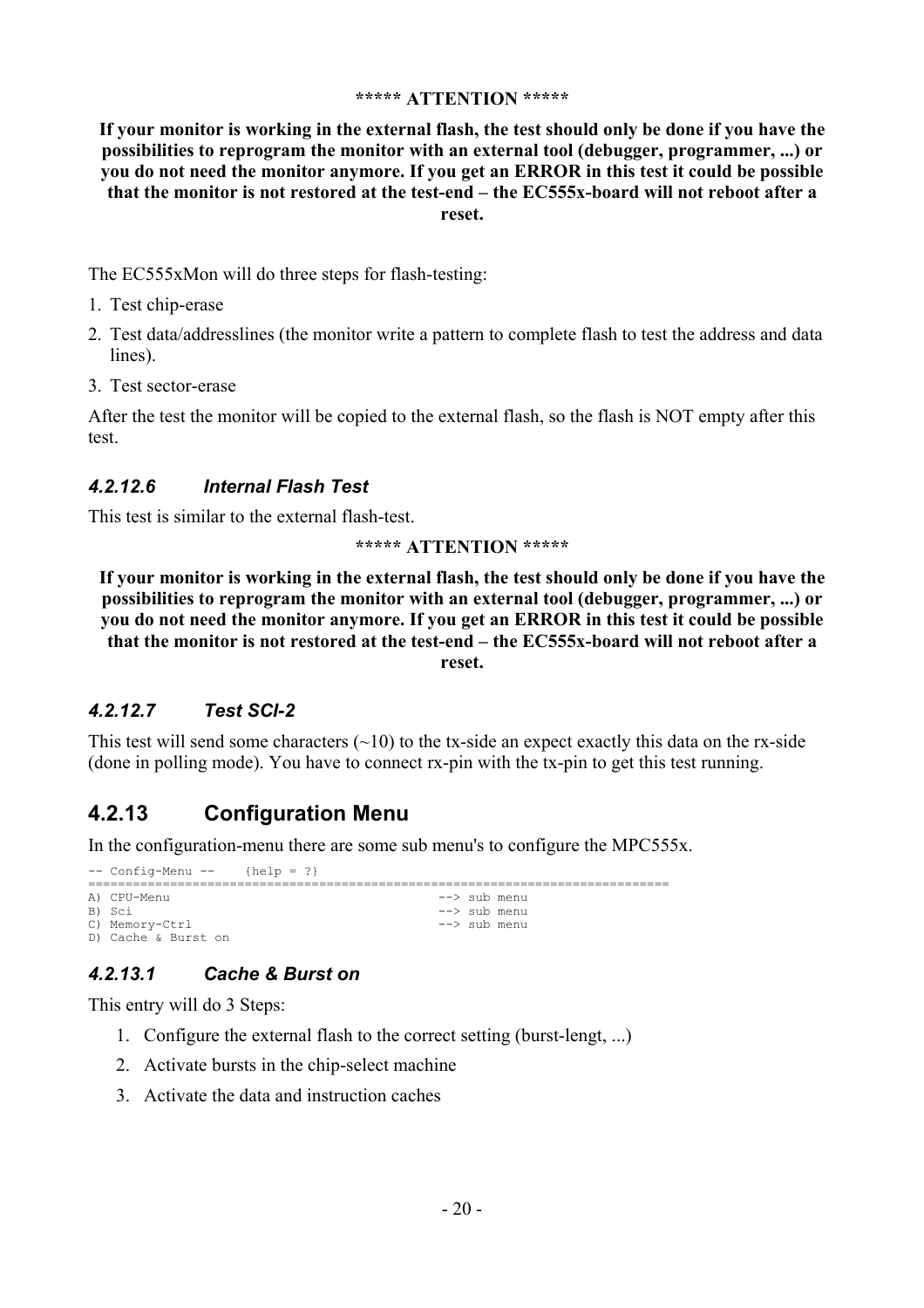## **4.2.14 CPU-Cfg-Menu**

In the cpu-config-menu the caches of the core could be activated/deactivated.

```
-- CpuCfg-Menu -- {help = ?}
                                        ==============================================================================
A) Do Test-Loop
B) Get cache-state
C) Invalidate cache
D) Instruction-cache 1<br>
E) Date-cache 2
E) Date-cache
```
## *4.2.14.1 Do Test-Loop*

Short function to check the performance of the core (the count of sysclocks will be printed for a short test-loop).

#### *4.2.14.2 Get cache-state*

Show the current configuration of the caches of the MPC555x processor.

#### *4.2.14.3 Invalidate cache*

First the data-cache is flushed and invalidated, second the instruction-cache will be invalidated.

#### *4.2.14.4 Instruction-cache*

Enable (1) or disable (0) the instruction cache:

C [ENTER] ; enable instruction cache

The cache will be enabled only for the areas configured as cachable (see chapter 2.3.3)

#### *4.2.14.5 data cache*

Disable (0) or enable (1 or 2) the data cache. '1' is cache in write-through mode. '2' is in write-back mode.

d [ENTER] ; enable data-cache in write-back mode.

The cache will be enabled only for the areas configured as cachable (see chapter 2.3.3)

## **4.2.15 Sci**

Same menu like in tools, for the description please see chapter 4.2.6.

## **4.2.16 MemCtrl Menu**

The memory controller configuration could be checked or changed with this menu.

```
-- MemCtrlTool-Menu -- {help = ?}
                                                                          ==============================================================================
A) Show config
B) Show flash-config
C) Switch bus-clock (0=1/2,1=1/4) 0<br>
D) Switch flash-burst 0
D) Switch flash-burst 0<br>
E) Switch sram-burst 0
E) Switch sram-burst
```
#### *4.2.16.1 Show config*

The current configuration of the chip-select will be printed.